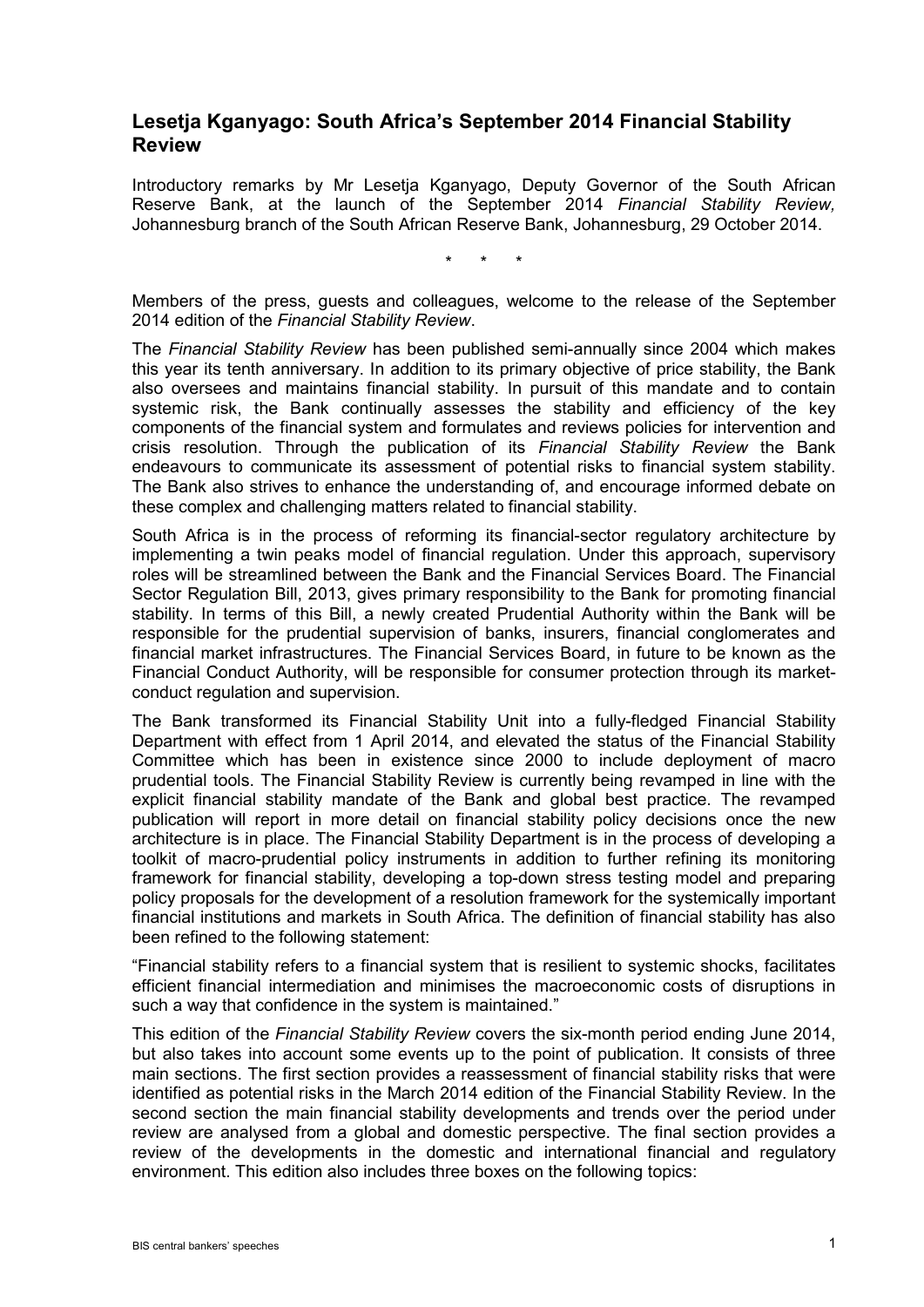- The curatorship and resolution of African Bank;
- Shadow banking in South Africa; and
- Debt ratings

The South African banking sector remained sound with adequate levels of capital, increased levels of high-quality liquid assets, good asset quality and profitability that compares favorably with other jurisdictions. The sector's total capital adequacy ratio of 14,6 per cent remained well above the regulatory requirement of 10 per cent. The soundness of the banking sector was achieved despite a deteriorating domestic economic growth outlook and the first significant bank resolution in almost a decade when African Bank Limited was placed under curatorship in August 2014. The SARB managed the resolution of African Bank Limited in a speedily and decisive manner, limiting the potential risk of contagion to the rest of the banking sector. As part of this process the Bank put in place a package of measures which are in line with the *Key Attributes of Effective Resolution Regimes* of the Financial Stability Board (FSB), enabling the institution to continue operating. Although the intervention of the Bank managed to avoid systemic risk materialising and there were no significant adverse effects on the rest of the banking sector, the broader financial markets and or the economy, some limited spillovers did occur. The limited contagion to other parts of the financial system occurred mainly as a result of the wholesale nature of African Bank Limited's funding model. Coordinated interventions by the authorities, regulators and the private sector contained these spillovers and ensured the continued stability of the financial system and the banking sector in particular.

Although household debt, as a percentage of disposable income, has been improving consistently since reaching a peak in the first quarter of 2009 and the ability of households to service their debt has remained strong given an extended period of low interest rates, the household sector is now faced by a rising interest rate cycle and higher cost of living. Household wealth has increased strongly, however this was mainly as a result of a significant increase in the valuations of financial assets, possibly leaving consumers in a financially vulnerable position.

House prices in South Africa are fairly valued at present and do not present any risks to financial stability. Equity market valuations, on the other hand, are currently at fairly elevated levels and a sudden and sharp correction in equity markets could reveal vulnerabilities that could have certain indirect negative effects on the financial system.

South Africa has been participating in the FSB's monitoring exercise of non-bank financial intermediation activities, or shadow banking as it is commonly known, since 2012. Although their share of total financial assets increased to about 18 per cent in the fourth quarter of 2013, non-bank financial intermediaries currently provide only about 11 per cent of total credit extension in the South African financial system.

The optimistic outlook for some advanced economies continues to diverge from the more subdued growth outlook for EMEs amid persistent concerns over country-specific weaknesses. While leading indicators are pointing to the global recovery gaining strength in the second half of 2014, some constraints from both the fiscal and the monetary sides, as well as slow progress with structural reforms in some instances, remain a risk to a sustainable global recovery. A prominent exogenous risk to domestic financial stability is the effect that monetary policy normalisation in advanced economies and the US in particular could have on EMEs, including South Africa. Although normalisation has been discounted to an extent and forward guidance allows markets to anticipate policy moves better, the timing and magnitude of interest rate increases and their effects on capital flows and financial markets remain uncertain.

Another important global development, not reported on in the FSR, is the results of the European Central Bank's comprehensive assessment of bank balance sheets and stress testing announced recently. Twenty five banks failed the assessment and need to raise